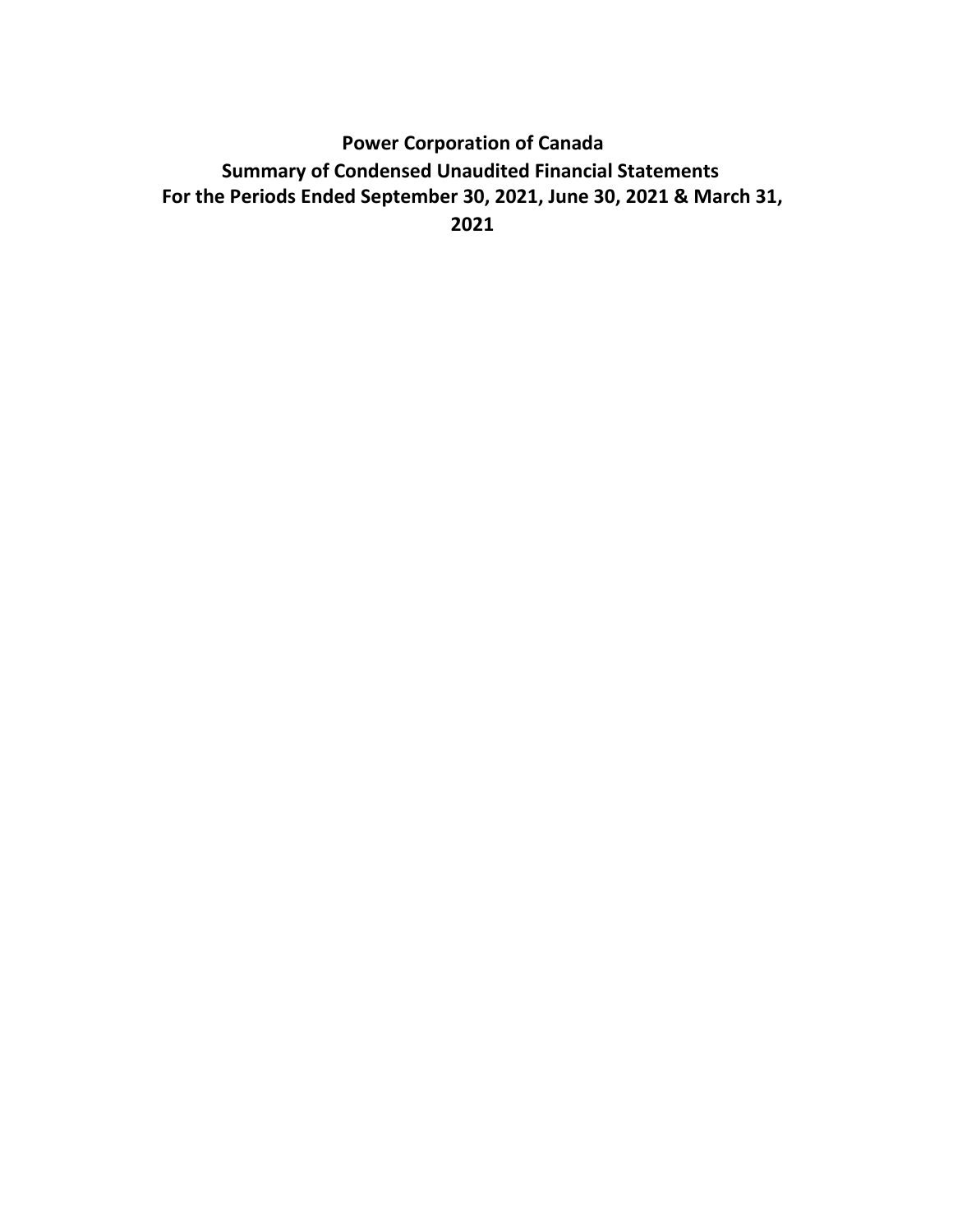### **Power Corporation of Canada Condensed Consolidated Balance Sheet (unaudited) (in US \$ millions)**

| For the periods ended               | September 30<br>2021 | June 30<br>2021 | March 31<br>2021 |
|-------------------------------------|----------------------|-----------------|------------------|
|                                     |                      |                 |                  |
| <b>Assets</b>                       | 508,116              | 511,981         | 493,227          |
|                                     |                      |                 |                  |
| Liabilities                         | 474,029              | 478,902         | 462,516          |
| Equity                              | 34,087               | 33,079          | 30,711           |
| <b>Total liabilities and equity</b> | 508,116              | 511,981         | 493,227          |
| <b>CAD Conversion Rate</b>          | 1.27                 | 1.24            | 1.26             |

*Gregory D. Tretiak, EVP & CFO, Power Corporation of Canada*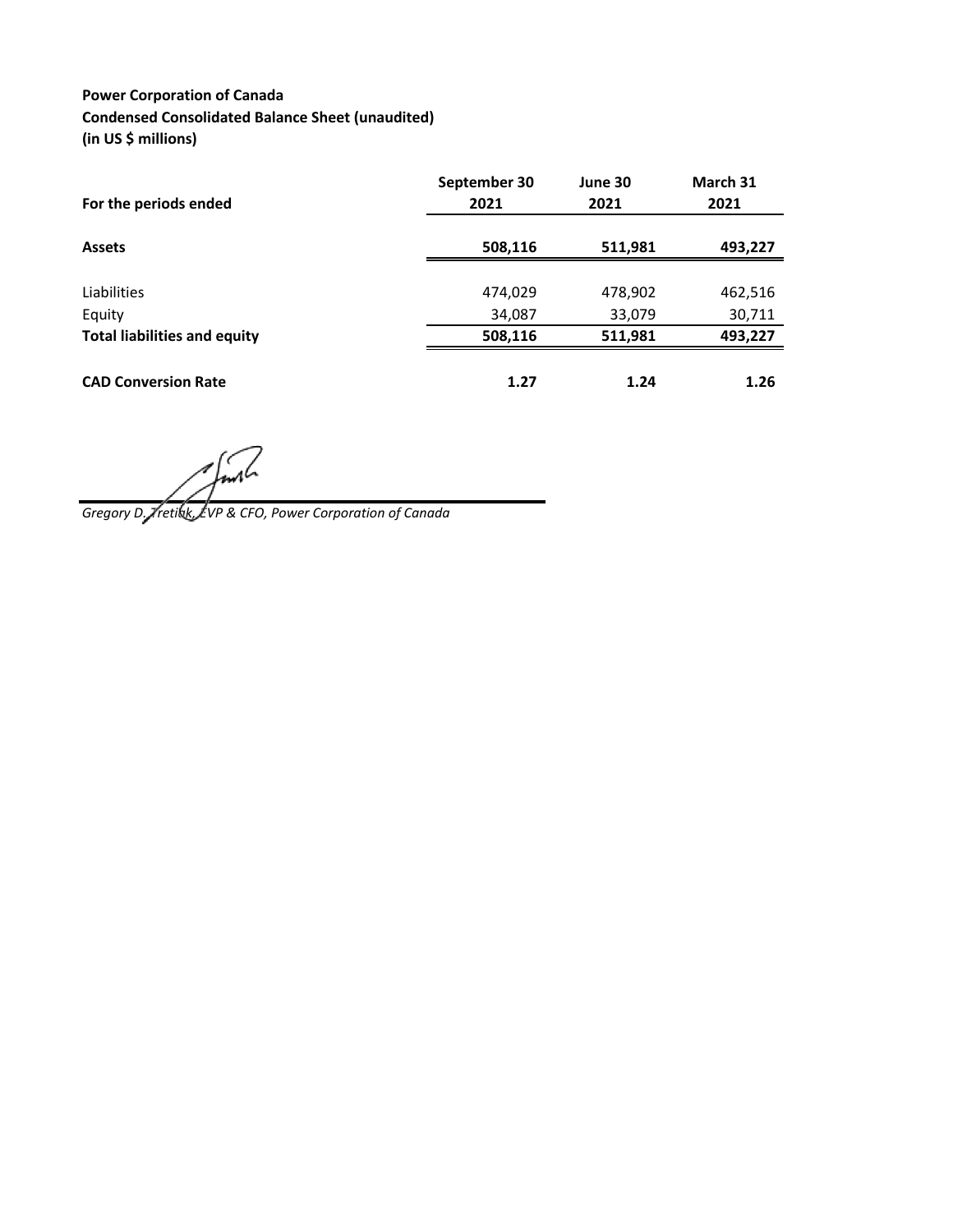### **Power Corporation of Canada Condensed Consolidated Statements of Earnings and Comprehensive Income (unaudited) (in US \$ millions)**

|                                                          | September 30 | June 30 | March 31 |
|----------------------------------------------------------|--------------|---------|----------|
| For the year-to-date periods ended                       | 2021         | 2021    | 2021     |
| Revenues                                                 | 40,069       | 25,202  | 10,546   |
| Expenses                                                 | 37,094       | 23,334  | 9,855    |
| Earnings (loss) before investments in jointly controlled |              |         |          |
| corporations and associates, and income taxes            | 2,975        | 1,868   | 691      |
| Share of earnings (losses) of investments in jointly     |              |         |          |
| controlled corporations and associates                   | 408          | 338     | 117      |
| Earnings (loss) before income taxes                      | 3,383        | 2,206   | 808      |
| Income taxes                                             | 429          | 266     | 124      |
| <b>Net earnings (loss)</b>                               | 2,954        | 1,940   | 684      |
| Other comprehensive income (loss)                        | (147)        | (170)   | (265)    |
| <b>Comprehensive income (loss)</b>                       | 2,807        | 1,770   | 419      |
| Net earnings (loss) attributable to                      |              |         |          |
| Non-controlling interests                                | 1,090        | 679     | 235      |
| Non-participating shareholders                           | 31           | 21      | 10       |
| Participating shareholders                               | 1,833        | 1,240   | 439      |
|                                                          | 2,954        | 1,940   | 684      |
| Comprehensive income (loss) attributable to              |              |         |          |
| Non-controlling interests                                | 1,121        | 656     | 239      |
| Non-participating shareholders                           | 31           | 21      | 10       |
| Participating shareholders                               | 1,655        | 1,093   | 170      |
|                                                          | 2,807        | 1,770   | 419      |
| <b>CAD Conversion Rate</b>                               | 1.25         | 1.25    | 1.27     |

*Gregory D. Tretiak, EVP & CFO, Power Corporation of Canada*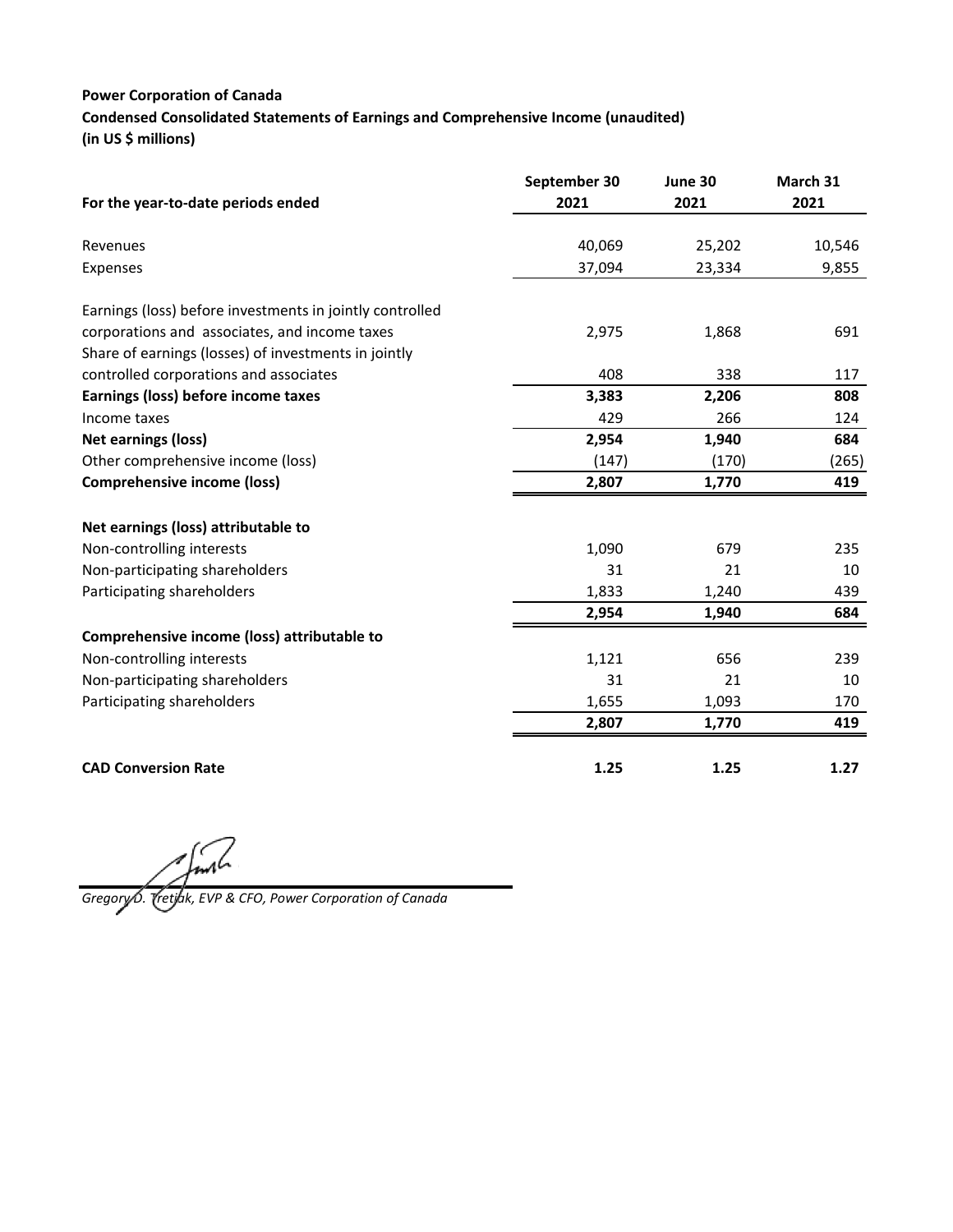# **Power Corporation of Canada Condensed Consolidated Equity (unaudited) (in US \$ millions)**

| September 30<br>2021 | June 30<br>2021 | March 31<br>2021 |
|----------------------|-----------------|------------------|
| 31,133               | 31,139          | 30,027           |
| 2.954                | 1.940           | 684              |
| 34,087               | 33,079          | 30,711           |
|                      |                 |                  |

*Gregory D. Tretiak, EVP & CFO, Power Corporation of Canada*